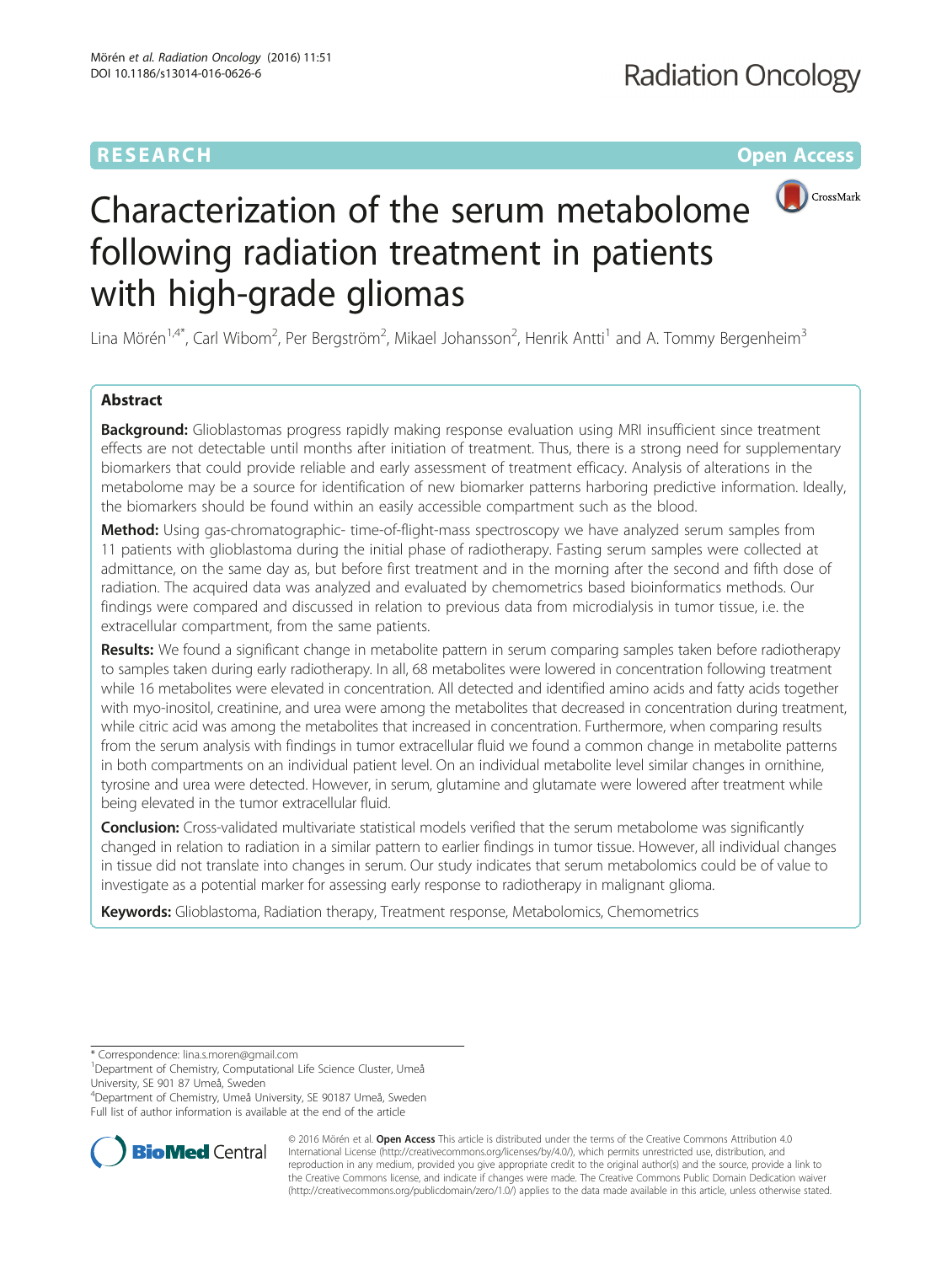## Background

High-grade gliomas constitute a challenge for the treating physician. Despite large efforts when treating these tumors the median survival is only approximately 14 months at best [[1](#page-7-0)]. Today the standard treatment is based on surgery followed by radiochemotherapy and adjuvant temozolomide. When these measures fail, surgery may be considered as well as second line chemotherapy and reirradiation in selected cases.

New treatment strategies are needed for malignant gliomas and there is currently no lack of new candidate targets. However, one of the major problems when treating those tumors is the lack of immediate monitoring of the treatment effects. The tumors are fast growing and response evaluation with repeated CT or MRI is not sufficient since morphological changes in many cases are detected too late to influence treatment strategies. Therefore, there is an obvious need for markers that could provide a reliable and early assessment of treatment efficacy. In a recent report it was found that metabolic changes reflecting tumor progression may appear earlier than morphological alteration as assessed with MRI [[2](#page-7-0)]. Also in a recent review, Nelson stressed the insufficiency of morphology assessment and called for utilizing metabolic and physiological MR methods to assess therapeutic response [[3](#page-7-0)].

Today MR-spectroscopy (MRS) detecting choline or lactate may provide prognostic information in highgrade astrocytoma and glioblastoma (GBM) [[4](#page-7-0)–[7](#page-7-0)]. In glioma cell lines and rodent tumor models, MRS has shown the potential to provide biomarkers for specific treatments [[8](#page-7-0)–[10\]](#page-7-0). In high-grade gliomas apparent diffusion coefficient (ADC) texture characteristics appear to provide pretreatment prognostic information [[11\]](#page-7-0). However, regarding monitoring of treatment effect in patients using MRI the literature is sparse and without any major breakthrough [[12\]](#page-7-0).

In a study on patients with GBM our group has been able to demonstrate that radiotherapy, already after 5 days of 2 Gy fractions, induces significant metabolite pattern changes in the extracellular space of tumor tissue as assessed by microdialysis [[13](#page-7-0)]. We believe that an ideal biomarker should be non-invasive, or at least easy to collect, as well as allow repeated sampling. If a simple blood test could provide the sought for information regarding therapeutic response, that would be optimal from the clinicians' as well as from the patients' point of view.

In this report we have analyzed the serum metabolome in the same group of patients and compared the findings in serum to the previously reported metabolite changes of the tumor extracellular compartment following radiotherapy.

# Methods

In the present study untargeted metabolomic profiling using gas-chromatographic- time-of-flight-mass spectroscopy (GC-TOFMS) was performed followed by chemometric bioinformatics analysis in order to identify changes in metabolite patterns in serum samples during radiotherapy. In this way robust and internally validated metabolite patterns consisting of co-varying metabolites, so called latent variables, can be extracted and utilized as specific and predictive biomarkers as well as for facilitated biochemical interpretation.

# Patients, treatment and samples

Eleven patients with radiologic suspicion of a high grade glioma not accessible for surgical resection were included in this study. All patients underwent a stereotactic biopsy to obtain a histopathological diagnosis. After confirmation (10 GBM and one astrocytoma III), microdialysis catheters were implanted with stereotactic technique, one into the contrast-enhancing tumor tissue and one approximately 10 mm outside of the tumor in brain-adjacent to tumor (BAT) [\[14\]](#page-7-0). One catheter was put in the abdominal subcutaneous tissue as reference. All catheters had a 10 mm long semi-permeable membrane with a cutoff of 100 kDa (CMA 71, CMA Microdialysis, Stockholm, Sweden). The catheters were perfused with Ringer solution (Perfusion fluid T1; CMA Microdialysis) mixed with Dextran (30 g Dextran 60 1000 mL-1), to prevent microfiltration, and with a flow-rate of 0.3 μl/min (CMA 106 or 107, CMA Microdialysis).

All patients were treated with radiotherapy started within 2 to 5 days after surgery. A standard schedule of 2 Gy  $\times$  30 were given to eight of the patients. Three patients in poor general condition were treated using hypofractionationated schedules 3 Gy  $\times$  13 for two patients, and 3.4 Gy  $\times$  10 for one patient. Fasting serum samples were collected at admittance to the ward, on the same day but before the first treatment session and in the morning after the second and fifth radiotherapy fraction (Table 1). The extracellular compartment were collected every

Table 1 Overview of serum samples

| 5                         |
|---------------------------|
|                           |
| X                         |
|                           |
| $\boldsymbol{\mathsf{X}}$ |
| $\mathsf X$               |
|                           |
| $\boldsymbol{\mathsf{X}}$ |
| $\mathsf X$               |
| $\mathsf X$               |
| $\mathsf X$               |
| $\mathsf X$               |
|                           |

Day is given in relation to irradiation treatment.  $x =$  sample collected for analysis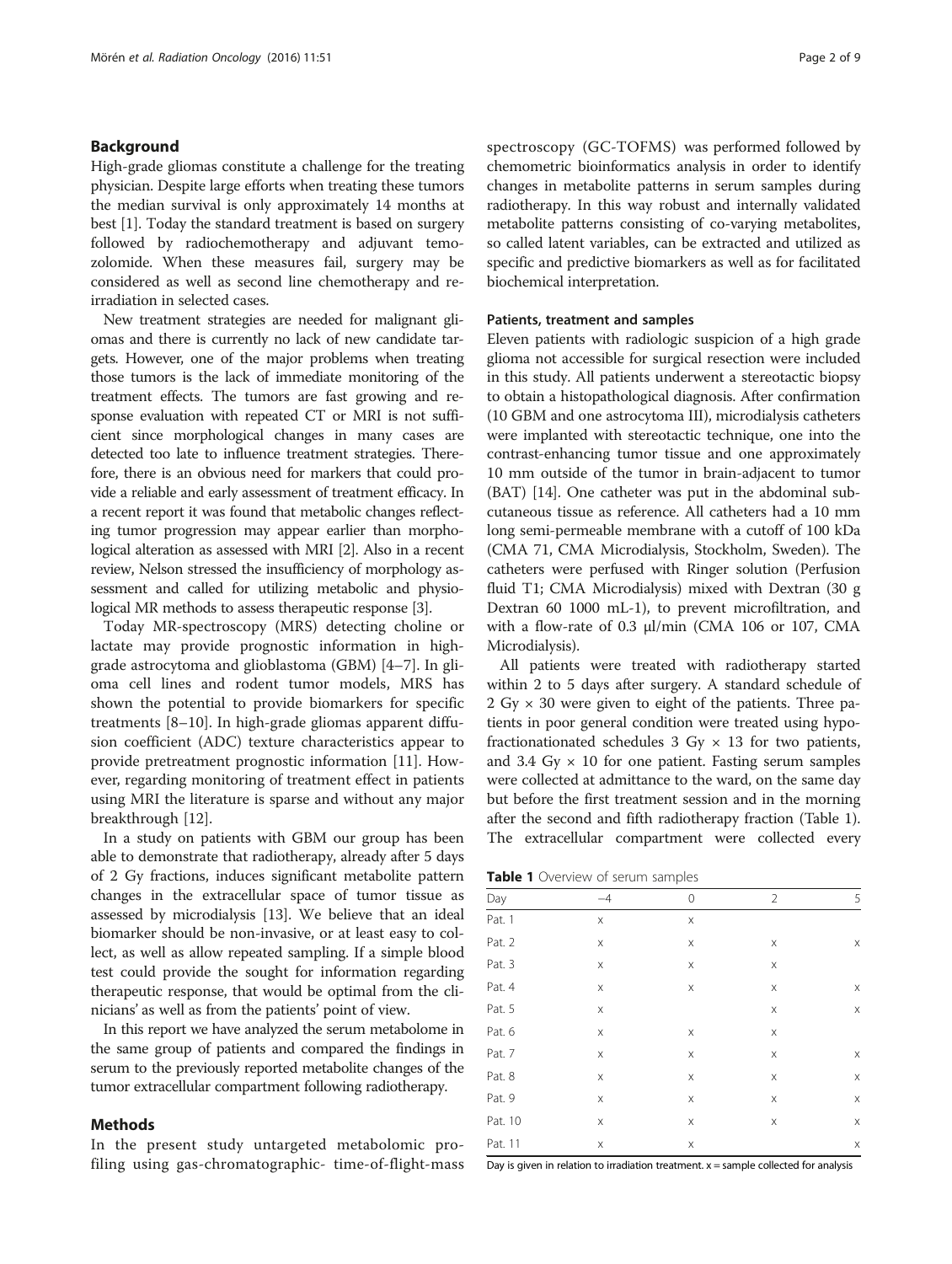second hour from surgery to the morning after the fifth radiotherapy fraction. Three samples for analysis were selected before the first radiation dose and samples for analysis were matched to the same time-span as for the serum samples. The results from the extracellular compartment in tumor tissue and BAT in the same group of patients have been reported earlier [[13](#page-7-0)].

All patients participated voluntarily and gave their fully informed consent. The study was approved by the Ethics committee of Umeå University.

#### Sample preparation

The serum samples were thawed in room temperature for 30 min before addition 900 μl extraction solution consisting of methanol (90 %) and water (10 %) with 11 internal standards (IS) (7 ng/μl) to 100 μl serum. The samples were extracted using a MM301 vibration Mill (Retsch GmbH & Co. KG, Haan, Germany) for 2 min, 30 Hz, after 2 h on ice, centrifuged 15 min, 4 °C, 14,000 rpm. Then 200 μl of the collected supernatant was transferred to vials and evaporated to complete dryness before methoxymation with 30 μl of methoxyamine solution in pyridine (15  $\mu$ g/ $\mu$ l) first at 70 °C for 1 h then in room temperature for 16 h. Thereafter, the samples were trimethylsilylated with 30 μl of MSTFA at room temperature for 1 h and before addition of 30 μl of heptane (containing 0.5 μg of methyl stearate).

#### GC-TOFMS

GC-TOFMS was used to screen the serum samples for a broad spectrum of metabolites in terms of chemical properties. In this way a robust common metabolite profile can be obtained for all samples and used for further multivariate sample comparisons. Prior to analysis, the samples were randomized and analyzed together with a series of n-alkanes  $(C_{12}-C_{32})$  to allow retention indexes to be calculated. 1 μl sample was injected splitless by an Agilent 7683 Series autosampler (Agilent, Atlanta, GA) into an Agilent 6980 GC equipped with a 10 m  $\times$  0.18 mm i.d. fused-silica capillary column chemically bonded with 0.18 μm DB5-MS stationary phase (J&W Scientific, Folsom, CA). The injector temperature was set at 270 °C. Helium was used as carrier gas at a constant flow rate of 1 ml/min through the column. The purge time was set to 60 s at a purge flow rate of 20 ml/min and an equilibration time of 1 min for every analysis. Initially, the column temperature was kept at 70 °C for 2 min and then increased to 320 °C at 30 °C/min, where it was kept for 2 min. The column effluent was introduced into the ion source of a Pegasus III TOFMS (Leco Corp., St Joseph, MI). The transfer line temperature was set at 250 °C and the ion source temperature at 200 °C. Ions were generated by a 70 eV electron beam at a current of 2.0 mA. Masses were acquired from m/z 50 to 800 at a rate of 30 spectra/s, and the acceleration voltage was turned on after a solvent delay of 165 s. The acquired data was exported to MATLAB 7.11.0 (R2010b) (Mathworks, Natick, MA) as NetCDF files. MATLAB 7.3 (R2006b) (Mathworks, Natick, MA) was used for data processing for the MD samples.

#### Hierarchical multivariate curve resolution

Metabolomics screening by means of GC-TOFMS generates a profile of more or less overlapping compounds (metabolites). To be able to obtain a reliable quantification and identification of the detected metabolites for further sample analyses and evaluation the raw GC-TOFMS data has to be resolved into pure chromatographic peaks and mass spectra for each individual metabolite. To achieve this, baseline correction, alignment, time-window settings and hierarchical multivariate curve resolution (HMCR) [\[15](#page-7-0), [16\]](#page-7-0) were performed using inhouse developed scripts in Matlab 7.11.0 (R2010b) (Mathworks, Natick, MA). The chromatograms were divided into 56 time windows from which the chromatographic peaks were resolved resulting in a data matrix (X) were each row represents one serum sample and each column represents one metabolite. For each metabolite in each sample the area under the chromatographic peak, the relative concentration, is calculated. All peak areas were normalized using the peak areas from the 11 internal standards. To identify the detected compounds the mass spectral profile and retentions index were compared with spectra in an in-house spectra library, the NIST library 2.0 (as of January 31, 2001), and the mass spectra library maintained by the Max Planck Institute in Golm. This was followed by a manual inspection and curation of the data to further resolve co-eluting compounds and to correct for split peaks.

#### Data analysis

The pre-treated and HMCR resolved GC-TOFMS data describes the complex interactions taking place in the serum metabolome of GBM patients as a consequence of radiotherapy. To be able to extract information of patterns of co-varying metabolites associated with the effect of radiotherapy methods that can handle variable correlations and allows interpretation of such complex interactions are required. To achieve this, chemometric bioinformatics by means of multivariate projection methods was applied to the processed data in order to detect and evaluate metabolite patterns in serum associated with the effect of radiotherapy. Initially, principal component analysis (PCA) [\[17\]](#page-7-0) was applied to the data to obtain an overview of the variation in the data and detect possible outliers. Outlier detection was performed in both the PCA model space (scores) as well as in the model residual (distance to model in X (DModX)) and to qualify as an outlier leading to exclusion from the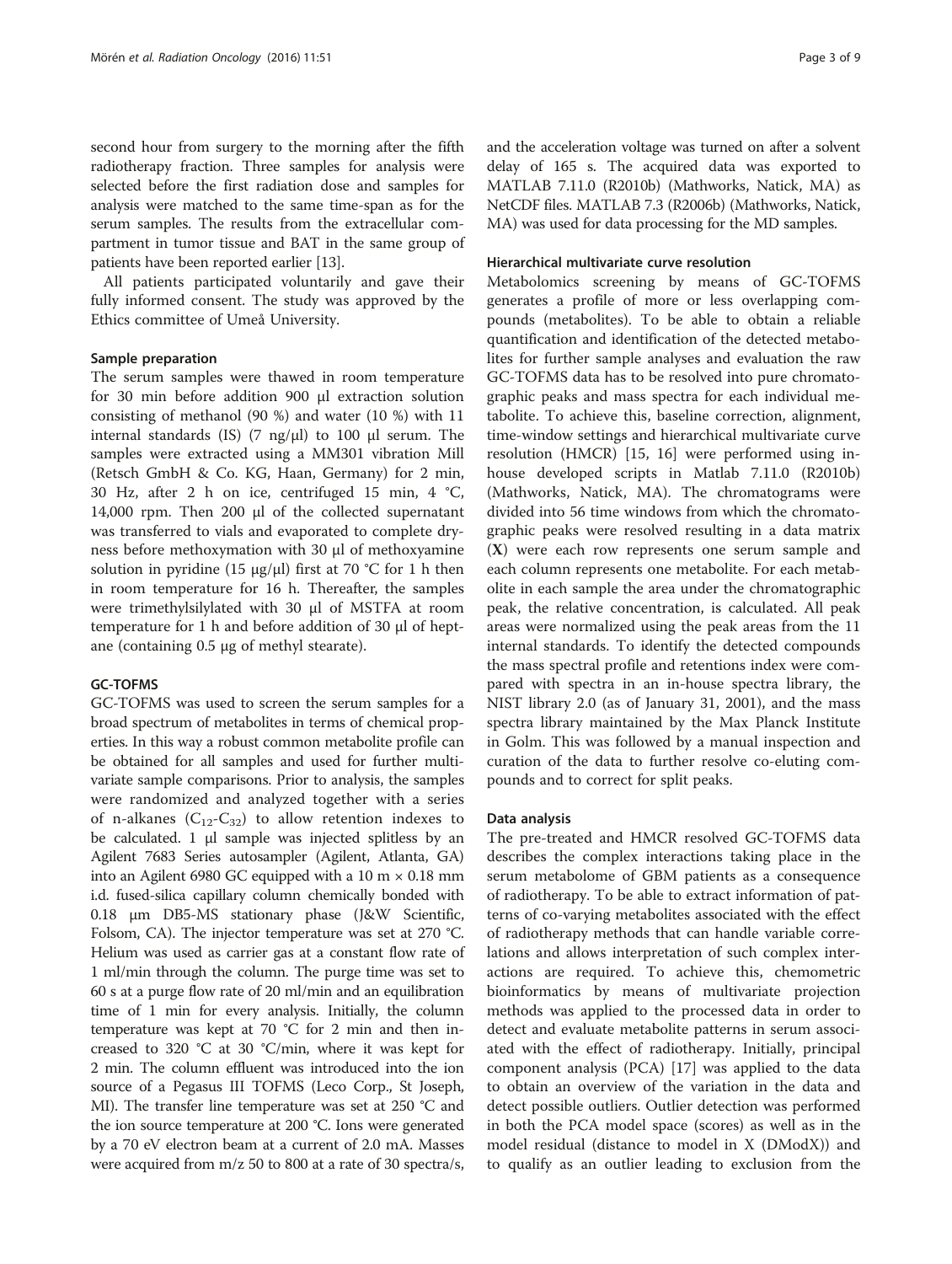analysis a sample show a clearly deviating pattern in either of these two measures. Furthermore, orthogonal partial least squares-discriminant analysis (OPLS-DA) [[18\]](#page-7-0) was used to establish if there was a systematic difference in serum metabolite profile between samples collected before and after treatment.

To be able to further analyze treatment induced changes on an individual patient level, the data was pre-treated with the same approach as in our previous study on the same patients, using the Individual Treatment Over Time (ITOT) normalization [[13](#page-7-0)]. The first two samples from the same patient were categorized as untreated and the last two samples were categorized as treated. The value from the first time point (4 days before treatment) was subtracted from the first two time points (including itself). The original value from time point 2 was then included as the first value in the treated samples and subtracted from itself as well as from time point 3 and 4 resulting in that both the treated and the untreated group were set to have the same starting point, for each patient. Patient one, missing its two last time points, was excluded from the analysis. Patient 5 was also excluded because time point two was missing making it impossible to normalize its treated samples.

The ITOT normalized data was then modeled by OPLS-DA with treatment as the response variable (y). OPLS-DA is a supervised projection method that describes the relations between the descriptive data (X) and the response variable  $(y)$  by dividing the systematic variation in  $X$  in two parts, one related to y, predictive and the other unrelated, orthogonal, to y [\[18\]](#page-7-0). By separating the systematic variation into predictive and orthogonal components the interpretation of the model is greatly facilitated. Variables with low model weight values ( $|\mathbf{w}^*|$  < 0.05), variables unaffected by treatment, were discarded from the modelling.

A p-value based on ANOVA on the cross-validated OPLS-DA models was used for model validation. The individual metabolites were tested for significance using a Student's t-test, where p-values < 0.05 were considered to be significant. To be able to investigate the whole metabolite pattern in serum compared to the whole metabolite pattern in the extracellular compartment in tumor from our previous study, the cross-validated score values for each model were compared in the same analysis.

# Results

# Patients

All patients did undergo the stereotactic procedure and the following period of microdialysis and radiotherapy without any procedure-related side effects or complications.

#### Data processing

From the acquired serum GC-TOFMS data 159 putative metabolite peaks were resolved using HMCR. Of these 58 (36 %) could be identified by means of library comparisons. The unidentified metabolites still retained information regarding retention time index and fragmentation patterns and were thus kept in the analysis. This can be compared to the extracellular compartment from tumor tissue where, 151 metabolites were reliably detected and quantified and 67 out of those metabolites were identified (44 %) [[13](#page-7-0)].

#### Differences in metabolic pattern due to treatment

No outliers were found in the initial PCA analysis of the HMCR processed data (not shown). As a first modelling step to verify possible treatment specific alterations of the serum metabolite profile OPLS-DA was applied directly on the HMCR processed data. The cross-validated score plot from the calculated OPLS-DA model (Fig. [1](#page-4-0)) show that there is a general systematic difference in metabolite profile between serum samples taken before and after treatment ( $p = 0.01$ ). To further investigate the patient specific response to treatment the ITOT normalized data was analyzed using OPLS-DA with treatment as the response variable. Based on the model weights, variables were selected and a new OPLS-DA model was calculated. The cross-validated score plot from the final OPLS-DA model (Fig. [2\)](#page-4-0) indicate that the majority of the patients show a metabolic response to radiotherapy in serum ( $p = 0.006$ ). Notably, patients 6 and 11 show a more moderate or no response to the treatment compared to the other patients, indicating a possibility to detect and follow individual differences of treatment in serum close to real-time.

In serum, 84 metabolites passed the cut off criteria  $(|w^*| > 0.05)$  (Table [2\)](#page-5-0) and 25 of them also showed a significant univariate  $p$ -value (<0.05). Sixteen metabolites showed higher levels during and after treatment as compared to before treatment while 68 metabolites showed lower levels (Table [2\)](#page-5-0). Out of the identified metabolites, creatinine, threonine, glyceric acid, tyrosine, oleic acid and methionine had the strongest correlation to treatment with lower serum levels after treatment.

The metabolomic findings in extracellular fluid from tumor tissue and BAT from our previous report, in the very same patients, have been included in Additional file [1](#page-7-0): Table S1 for comparison. When comparing the results we found metabolites that were affected by treatment in both serum and extracellular fluid from both tumor tissue and BAT. Ornithine, tyrosine and urea decreased in both serum and tumor. Glutamine and glutamate decreased in serum but increased in tumor tissue and BAT. Citric acid increased in serum and BAT while creatinine and glyceric acid decreased in serum samples but showed an increase in BAT.

When interpreting the cross-validated score plots from the modeled data, built on all metabolites that passed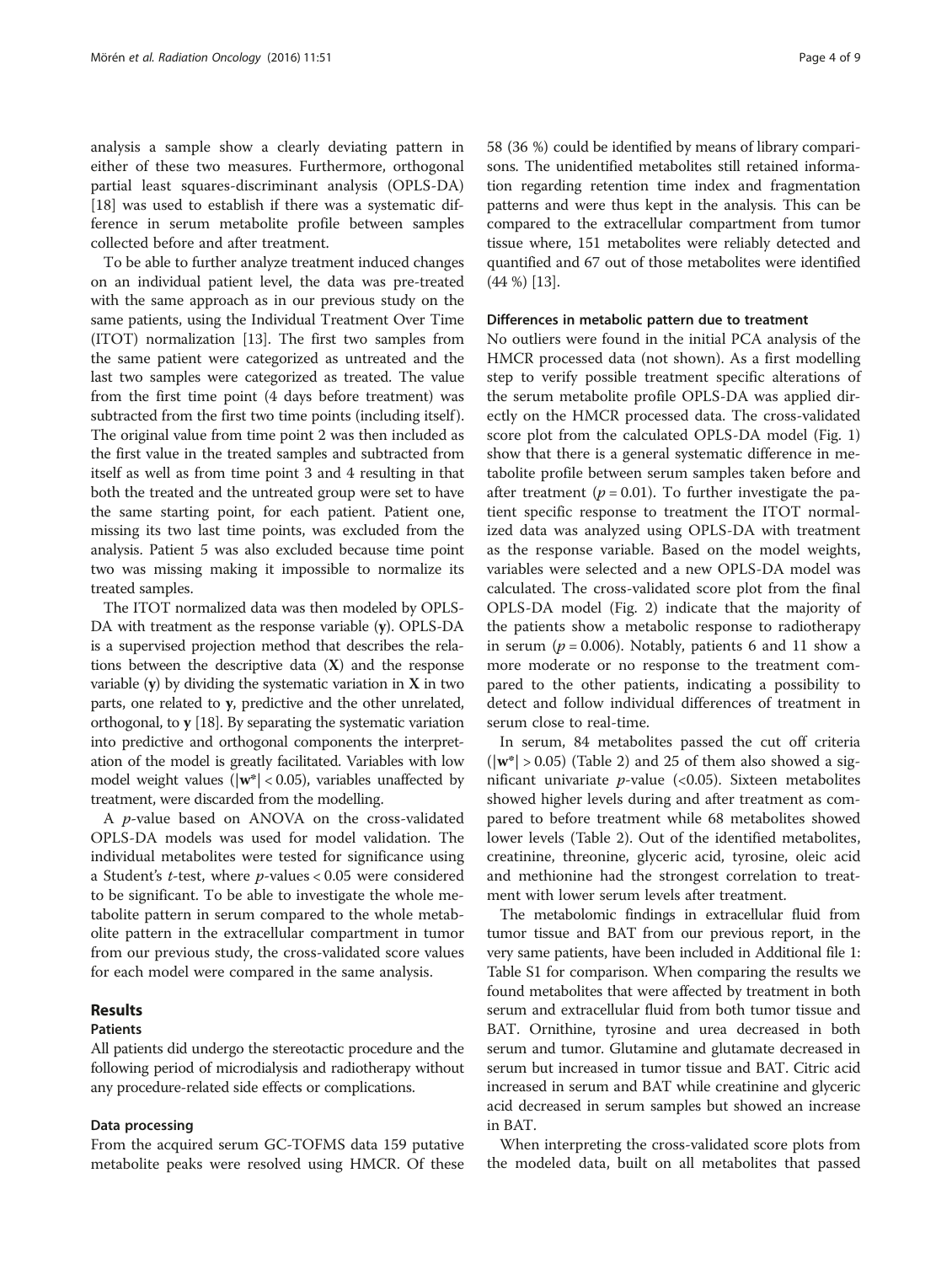<span id="page-4-0"></span>

the cut off criteria, for both the serum and extracellular compartment from the tumor (Fig. [3](#page-6-0)) we can see that the pattern before and during treatment is the same or similar for all patients irrespective of compartment. This indicates that the systematic response to treatment in the tumor is reflected in serum even if not all the individual metabolite levels coincide.

# **Discussion**

This study demonstrates that it is possible to detect metabolic changes in serum during radiotherapy for high grade glioma. We found 84 metabolites that differed between samples collected before treatment compared to samples collected during treatment with radiotherapy. In the end, 28 of those metabolites could be assigned a



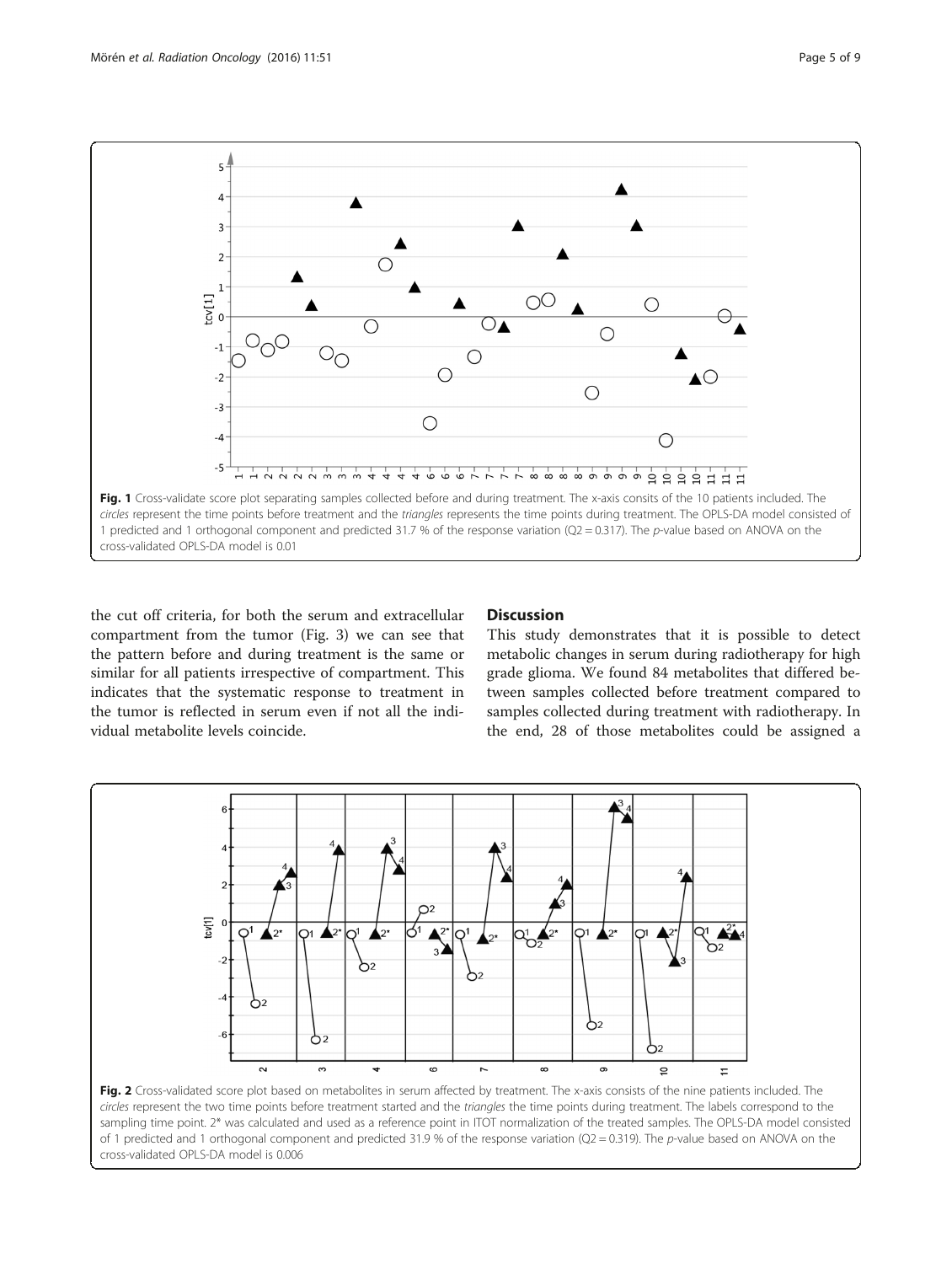<span id="page-5-0"></span>Table 2 Identified metabolites in serum that were found affected by radiotherapy in patients with GBM

| Metabolite                   | Corr. serum    |
|------------------------------|----------------|
| Aminomalonic acid            | ↓              |
| Arachidonic acid             | ţ              |
| Arginine                     | $\mathsf{L}^*$ |
| Asparagine                   | T <sub>*</sub> |
| beta-D-Methylglucopyranoside | $\perp^*$      |
| Butanoic acid                | T <sub>*</sub> |
| Citric acid                  | ↑              |
| Creatinine                   | $\mathsf{L}^*$ |
| Cysteine                     | Τ              |
| Dehydroascorbic acid dimer   | $\uparrow$     |
| Glutamate                    | Τ              |
| Glutamine                    | $\mathbf{I}^*$ |
| Glyceric acid                | T*             |
| Glycerol-3-phosphate         | $\mathsf{L}^*$ |
| Glycine                      | Τ              |
| Linolenic acid               | $\perp^*$      |
| Lysine                       |                |
| Methionine                   | $\downarrow^*$ |
| myo-Inositol                 | ↓              |
| Octadecanoic acid            | Τ              |
| Oleic/Elaidic acid           | $\downarrow^*$ |
| Ornithine                    | $\mathsf{L}^*$ |
| Phenylalanine                | Τ              |
| Threonine                    | $\downarrow^*$ |
| Tryptophan                   | ↓              |
| Tyrosine                     | $\mathsf{L}^*$ |
| Urea                         |                |
| Valine                       | ↓              |

Corr. Serum represent the correlation to treatment

↑ denotes increased levels and ↓ denotes decreased levels following treatment  $* = p < 0.05$  calculated with a Student's t-test

molecular identity. In a previous study [\[13\]](#page-7-0), investigating microdialysis samples from the same patients that were included in this study, we demonstrated metabolomic differences correlating with radiation treatment in the extracellular compartment of tumors and brain adjacent to tumor (BAT). In the present study, we have compared the metabolome in serum with previous results from tumor and BAT extracellular compartments. In all three compartments there were significant changes following radiotherapy, indicating that the metabolome may harbor metabolites or patterns of metabolites that can serve as predictive latent biomarkers for radiotherapy treatment of malignant glioma.

We found a response pattern in the serum metabolome similar to the one found earlier in the tumors of the same patients. Therefore it seems like radiotherapy induces systematic changes in the metabolome of different compartments, although the response in terms of individual metabolites may differ between compartments.

Radiotherapy is one of the mainstays for treatment of malignant brain tumors. Modern radiotherapy using three dimensional conformal radiotherapy (3DCRT) or intensity modulated radiotherapy (IMRT) techniques is delivered to the contrast enhancing gross tumor volume (GTV) plus additionally approximately 2 cm margin to control movement and include invasive tumor cells in the surrounding brain tissue. This margin generally includes the BAT region. Thus metabolite changes found in the extracellular compartment from tumor tissue and BAT may reflect actual metabolic events in the tissues. However, one can question if the metabolite changes found in serum reflects changes in the tumor. The present study could not demonstrate a direct correlation between all the metabolite changes in serum and tissue on an individual metabolite level. This may be due to that the observed change in the serum metabolome is only a surrogate marker profile for metabolic events taking place in the tumor. If so, the metabolite profile in serum could be a candidate biomarker for treatment monitoring even if individual serum metabolites lack direct correlation to metabolites in extracellular tissue. Changes in the serum metabolome could also describe radiotherapy induced events in the serum compartment.

In general we found a decrease in metabolite levels in serum during radiotherapy compared to the levels before treatment. Ornithine, tyrosine and urea are decreased in both serum and in the extracellular compartment from tumor during treatment. Glutamine and glutamate on the other hand decreased in serum during treatment while being elevated in the extracellular compartment from tumor.

The decreased serum levels of glutamate, ornithine, arginine and urea point towards a decrease in the urea cycle. Glutamate which is an excitatory neurotransmitter is also involved in growth and development by the regulation of proliferation, survival, migration, and invasion of neuronal progenitors and immature neurons [\[19](#page-7-0)]. The decrease in serum glutamate levels could explain the decreased levels of urea, amino acids and fatty acids in serum since glutamate and glutamate metabolism is closely linked to ureagenesis, citric acid cycle, amino acid transferase and lipogenesis among others [[20\]](#page-8-0).

Myo-inositol was increased in the extracellular compartment of the tumor and decreased in serum during treatment. The role of myo-inositol is very complex. Myo-inositol is a substrate in the formation of phosphatidylinositol, which in turn is involved in the formation of diacylglycerol and inositol 1,4,5-trisphosphate. Diacylglycerol activates protein kinase C and a cascade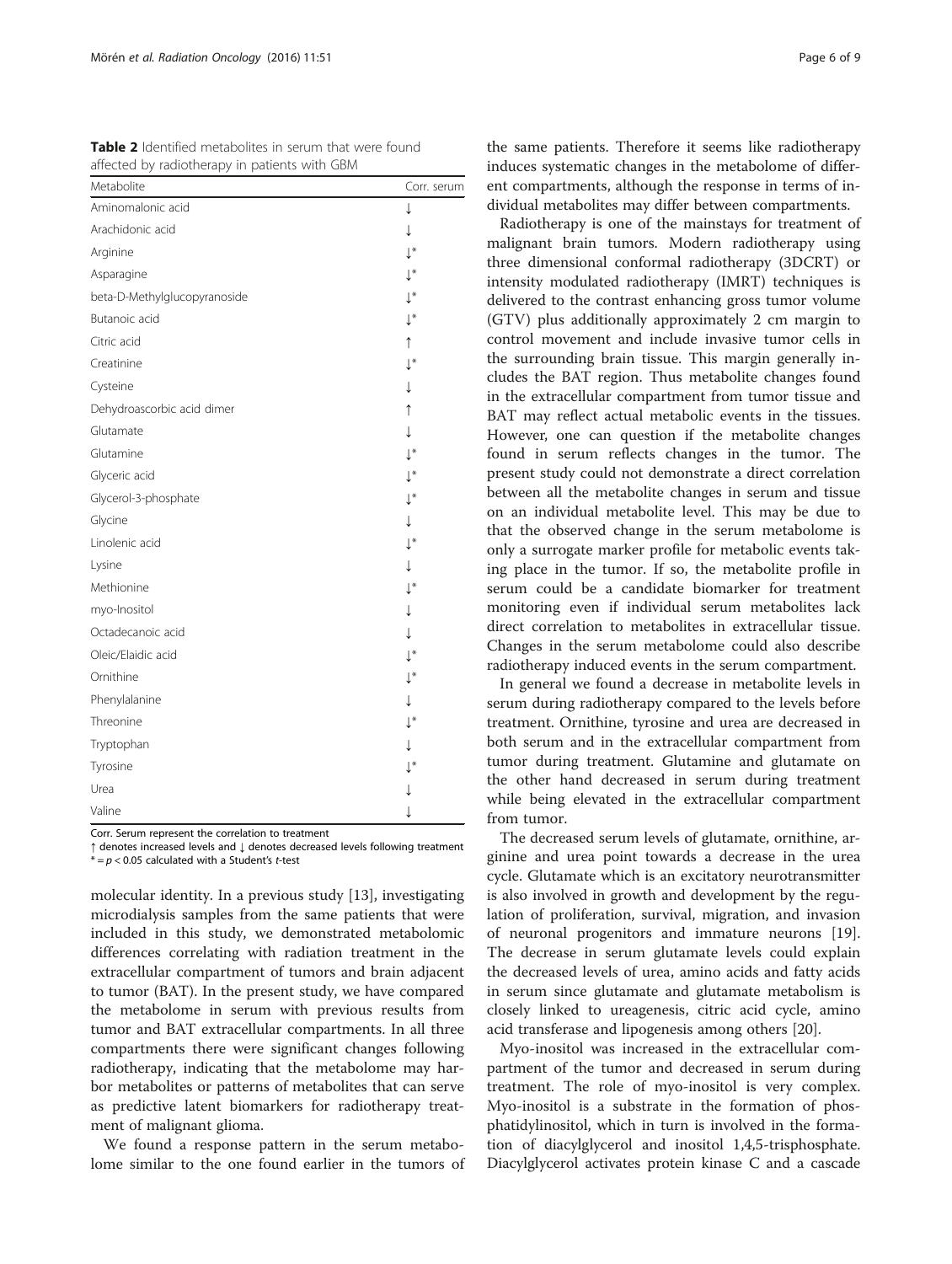<span id="page-6-0"></span>

of proteolytic enzymes, including matrix metalloproteases which are highly involved in the process of tumor invasion [[21\]](#page-8-0). Inositol trisphosphate stimulates the release of  $Ca^{2+}$  making the tumor cells more sensitive to apoptotic stimuli [[22\]](#page-8-0). Inositol is also a precursor for inositol hexaphosphate that, in vitro, has been shown to stimulate apoptosis by upregulating calpain and caspase-3 and downregulate survival factors such as BIRC-2 [[23\]](#page-8-0).

We have previously hypothesized that the increase of myo-inositol in tumor tissue after radiation may result from a decrease in the formation of inositol trisphosphate and inositol hexaphosphate [[13\]](#page-7-0). Regardless of the mechanism behind our finding that radiation treatment appears to induce a myo-inositol increase in the tumor and decrease in the serum, it is interesting that previous clinical studies have demonstrated that low levels of myoinositol in tumor tissue is related to a more aggressive glial tumor [\[24, 25\]](#page-8-0). Furthermore, in a previous study we have found that high levels of myo-inositol in the tumor is correlated with longer survival, in both GBM and oligodendroglioma [\[26\]](#page-8-0). It would be interesting to investigate whether the increase of myo-inositol in tumor together with a decrease in serum could potentially be a marker for positive treatment effect. In this sense, a larger study will be needed that also incorporates data on clinical response.

We have looked at the individual molecular response from the 11 patients included in the study. As shown in Fig. [2](#page-4-0), all patients except for patient 6 and 11 seem to have a similar molecular response to treatment based on the metabolites analyzed in this study. The biological reason for the different metabolite patterns for these two patients is to us not known. Since this study is performed on such a small group of patients reliable statistics regarding the association with survival will not be conclusive. Instead, what this study shows is that different patients have different metabolic starting points and they respond differently to treatment at a metabolite level.

The metabolite alterations detected in this study could arguably be attributed to differences in concurrent medication, perioperative procedures and dietary intake, or they could represent indirect changes due to radiotherapyinduced effects on the hypothalamic-pituitary axis (HPA). However, the perioperative procedures were largely standardized for this study. The patients were mobilized with normal oral nutrition at base-line sampling and during the treatment. In addition, the patients' blood-glucose levels were monitored and kept below 7 mmol, as it is known that the routinely administered betamethasone affects glucose metabolism. It has also been shown that short term treatment with the steroid prednisolone induces catabolism, resulting in changes in amino acid metabolism and elevation of serum levels of amino acids [\[27\]](#page-8-0). However, this is contradictory to our finding of a general decrease in the serum amino acids levels, thus we consider it unlikely that the herein reported metabolite alterations are related to differences in steroid treatment. Furthermore, during the course of the study the patients only received 10–17.5 Gy of radiation, and the planning target volume only in some cases may have partially included the hypothalamus and in no case the pituitary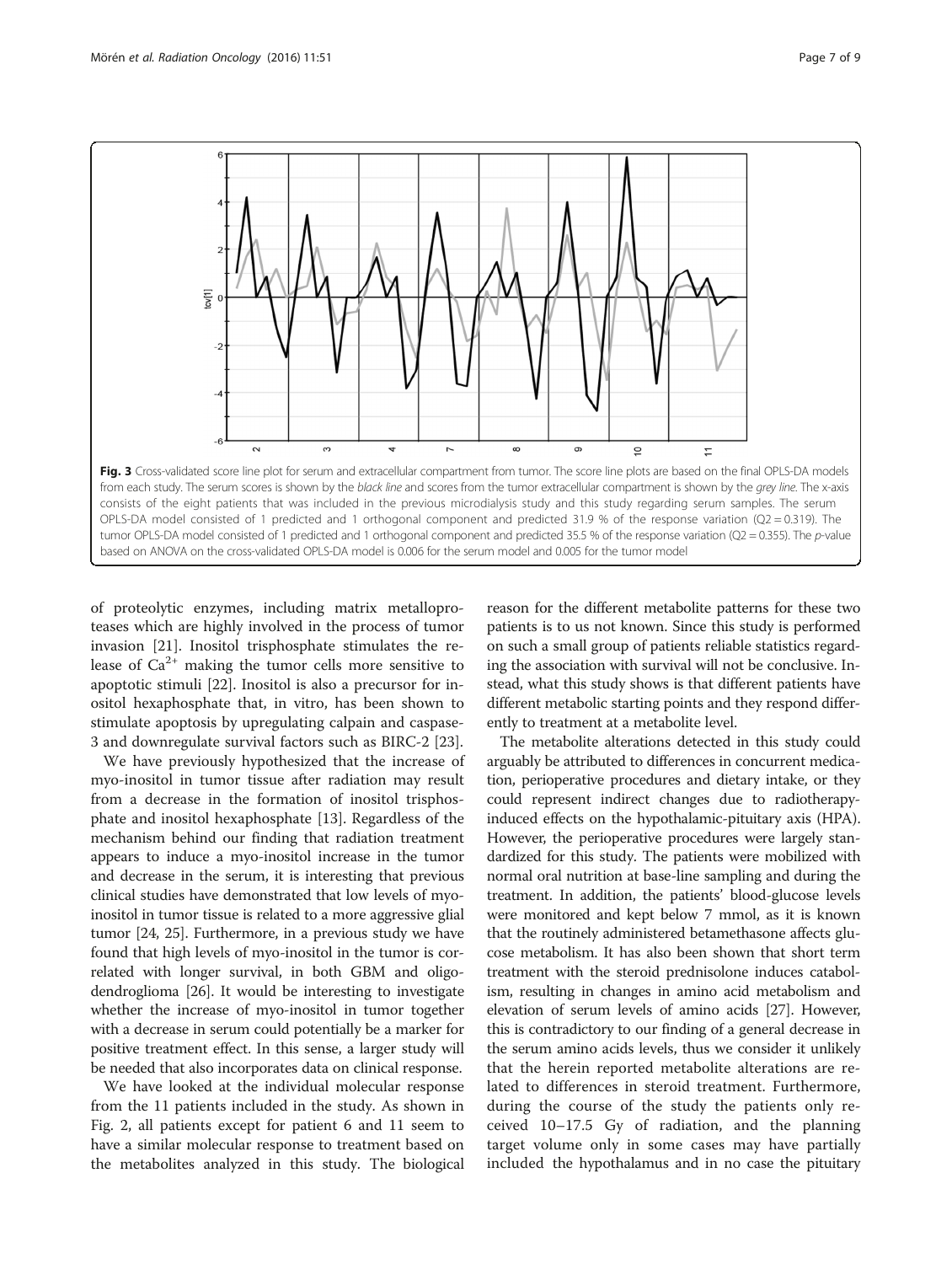<span id="page-7-0"></span>[[28](#page-8-0), [29](#page-8-0)]. Because radiation-induced effects of the HPA have only been reported for larger doses, we believe our findings are not related to effects of HPA radiation.

# Conclusion

The results of this study, on a limited series of patients, indicate that serum metabolomics could possibly be a feasible and accessible alternative for assessing response to radiotherapy in malignant glioma. We observed a significant change in metabolite pattern in serum during the early phase of radiotherapy. This change may constitute a possible latent biomarker for treatment outcome and warrants validation in larger prospective cohorts. Correlations of changes on an individual metabolite level between serum and the extracellular compartment was inconclusive. The changes in the serum metabolome may therefore be considered a surrogate biomarker of biological events, though it may not directly reflect changes in irradiated tissue on a molecular level. Further studies are needed to clarify the connections between changes in serum and the extracellular compartment.

### Additional file

[Additional file 1: Table S1.](dx.doi.org/10.1186/s13014-016-0626-6) Identified metabolites in serum, tumor and BAT that were found affected by radiotherapy. Tumor and BAT samples were collected by microdialysis. (PDF 110 kb)

#### Competing interests

The authors declare that they have no competing interests.

#### Authors' contributions

LM carried out the acquisition of data, preformed the data analysis and were involved in the interpretation of data, drafted the manuscript. CW was involved in the conception and design and review of the manuscript. PB were involved in the conception and design, responsible for the radiotherapy, review of the manuscript. MJ were involve in the conception and design, interpretation of data, and writing, review and/or revision of the manuscript. HA were involved in the conception and design, development of methodology, analysis and interpretation of data, writing, review and/or revision of the manuscript, and study supervision. TB were involved in the conception and design, performing all surgical interventions, analysis and interpretation of data, writing, review and/or revision of the manuscript, and study supervision. All authors read and approved the final manuscript.

#### Acknowledgement

This study was supported by the Swedish Cancer Society (ATB, HA), the Swedish Research Council (HA), the Dagmar Ferb Foundation at Karolinska Hospital, Sweden (ATB), the Research Foundation of Clinical Neuroscience, Umeå University (ATB) and Lion's Cancer Research Foundation, Umeå University, Sweden (ATB). We thank professor Gunnar Ronquist for valuable input in interpretation of the data. The authors would like to thank Kristin Nyman at the Institution of Clinical Neuroscience, Umeå University, Sweden, for excellent technical support and assistance in collecting and administrating data for this study.

#### Author details

<sup>1</sup>Department of Chemistry, Computational Life Science Cluster, Umeå University, SE 901 87 Umeå, Sweden. <sup>2</sup>Department of Radiation Sciences, Oncology, Umeå University, SE 901 85 Umeå, Sweden. <sup>3</sup>Department of Clinical Neuroscience, Neurosurgery, Umeå University, SE 901 85 Umeå, Sweden. <sup>4</sup> Department of Chemistry, Umeå University, SE 90187 Umeå, Sweden.

#### References

- 1. Stupp R, Hegi ME, Mason WP, van den Bent MJ, Taphoorn MJB, Janzer RC, et al. Effects of radiotherapy with concomitant and adjuvant temozolomide versus radiotherapy alone on survival in glioblastoma in a randomised phase III study: 5-year analysis of the EORTC-NCIC trial. Lancet Oncol. 2009;10(5):459–66. doi:[10.1016/s1470-2045\(09\)70025-7](http://dx.doi.org/10.1016/s1470-2045(09)70025-7).
- 2. Hutterer M, Nowosielski M, Putzer D, Waitz D, Tinkhauser G, Kostron H, et al. O-(2-18 F-fluoroethyl)-L-tyrosine PET predicts failure of antiangiogenic treatment in patients with recurrent high-grade glioma. J Nucl Med. 2011;52(6):856–64. doi:[10.2967/jnumed.110.086645](http://dx.doi.org/10.2967/jnumed.110.086645).
- 3. Nelson SJ. Assessment of therapeutic response and treatment planning for brain tumors using metabolic and physiological MRI. NMR Biomed. 2011;24(6):734–49. doi:[10.1002/nbm.1669](http://dx.doi.org/10.1002/nbm.1669).
- 4. Saraswathy S, Crawford FW, Lamborn KR, Pirzkall A, Chang S, Cha S, et al. Evaluation of MR markers that predict survival in patients with newly diagnosed GBM prior to adjuvant therapy. J Neurooncol. 2009;91(1):69–81. doi[:10.1007/s11060-008-9685-3](http://dx.doi.org/10.1007/s11060-008-9685-3).
- 5. Crawford FW, Khayal IS, McGue C, Saraswathy S, Pirzkall A, Cha S, et al. Relationship of pre-surgery metabolic and physiological MR imaging parameters to survival for patients with untreated GBM. J Neurooncol. 2009;91(3):337–51. doi:[10.1007/s11060-008-9719-x.](http://dx.doi.org/10.1007/s11060-008-9719-x)
- 6. Majos C, Bruna J, Julia-Sape M, Cos M, Camins A, Gil M, et al. Proton MR spectroscopy provides relevant prognostic information in high-grade astrocytomas. AJNR Am J Neuroradiol. 2011;32(1):74–80. doi[:10.3174/ajnr.A2251](http://dx.doi.org/10.3174/ajnr.A2251).
- 7. Li X, Jin H, Lu Y, Oh J, Chang S, Nelson SJ. Identification of MRI and 1H MRSI parameters that may predict survival for patients with malignant gliomas. NMR Biomed. 2004;17(1):10–20. doi[:10.1002/nbm.858](http://dx.doi.org/10.1002/nbm.858).
- 8. Venkatesh HS, Chaumeil MM, Ward CS, Haas-Kogan DA, James CD, Ronen SM. Reduced phosphocholine and hyperpolarized lactate provide magnetic resonance biomarkers of PI3K/Akt/mTOR inhibition in glioblastoma. Neuro Oncol. 2012;14(3):315–25. doi[:10.1093/neuonc/nor209](http://dx.doi.org/10.1093/neuonc/nor209).
- 9. He T, Doblas S, Saunders D, Casteel R, Lerner M, Ritchey JW, et al. Effects of PBN and OKN007 in rodent glioma models assessed by 1H MR spectroscopy. Free Radic Biol Med. 2011;51(2):490–502. doi[:10.1016/j.](http://dx.doi.org/10.1016/j.freeradbiomed.2011.04.037) [freeradbiomed.2011.04.037](http://dx.doi.org/10.1016/j.freeradbiomed.2011.04.037).
- 10. Lemasson B, Christen T, Tizon X, Farion R, Fondraz N, Provent P, et al. Assessment of multiparametric MRI in a human glioma model to monitor cytotoxic and anti-angiogenic drug effects. NMR Biomed. 2011;24(5):473–82. doi[:10.1002/nbm.1611](http://dx.doi.org/10.1002/nbm.1611).
- 11. Brynolfsson P, Nilsson D, Henriksson R, Hauksson J, Karlsson M, Garpebring A et al. ADC texture-An imaging biomarker for high-grade glioma? Med. Phys. 2014;41(10). doi:[10.1118/1.4894812.](http://dx.doi.org/10.1118/1.4894812)
- 12. Liimatainen T, Hakumaki JM, Kauppinen RA, Ala-Korpela M. Monitoring of gliomas in vivo by diffusion MRI and (1)H MRS during gene therapyinduced apoptosis: interrelationships between water diffusion and mobile lipids. NMR Biomed. 2009;22(3):272–9. doi:[10.1002/nbm.1320.](http://dx.doi.org/10.1002/nbm.1320)
- 13. Wibom C, Surowiec I, Moren L, Bergstrom P, Johansson M, Antti H, et al. Metabolomic Patterns in Glioblastoma and Changes during Radiotherapy: A Clinical Microdialysis Study. J Proteome Res. 2010;9(6):2909–19. doi[:10.1021/pr901088r.](http://dx.doi.org/10.1021/pr901088r)
- 14. Roslin M, Henriksson R, Bergstrom P, Ungerstedt U, Bergenheim AT. Baseline levels of glucose metabolites, glutamate and glycerol in malignant glioma assessed by stereotactic microdialysis. J Neuro-Oncol. 2003;61(2):151–60. doi[:10.1023/a:1022106910017.](http://dx.doi.org/10.1023/a:1022106910017)
- 15. Jonsson P, Gullberg J, Nordstrom A, Kusano M, Kowalczyk M, Sjostrom M, et al. A strategy for identifying differences in large series of metabolomic samples analyzed by GC/MS. Anal Chem. 2004;76(6):1738–45. doi:[10.1021/ac0352427](http://dx.doi.org/10.1021/ac0352427).
- 16. Jonsson P, Johansson AI, Gullberg J, Trygg J, J A, Grung B, et al. High-throughput data analysis for detecting and identifying differences between samples in GC/MS-based metabolomic analyses. Anal Chem. 2005;77(17):5635–42. doi:[10.1021/ac050601e](http://dx.doi.org/10.1021/ac050601e).
- 17. Wold S, Esbensen K, Geladi P. Principal Component Analysis. Chemom Intell Lab Syst. 1987;2(1–3):37–52.
- 18. Trygg J, Wold S. Orthogonal projections to latent structures (O-PLS). J Chemom. 2002;16(3):119–28. doi[:10.1002/cem.695](http://dx.doi.org/10.1002/cem.695).
- 19. Komuro H, Rakic P. Modulation of neuronal migration by NMDA receptors. Science. 1993;260(5104):95–7. doi:[10.1126/science.8096653.](http://dx.doi.org/10.1126/science.8096653)